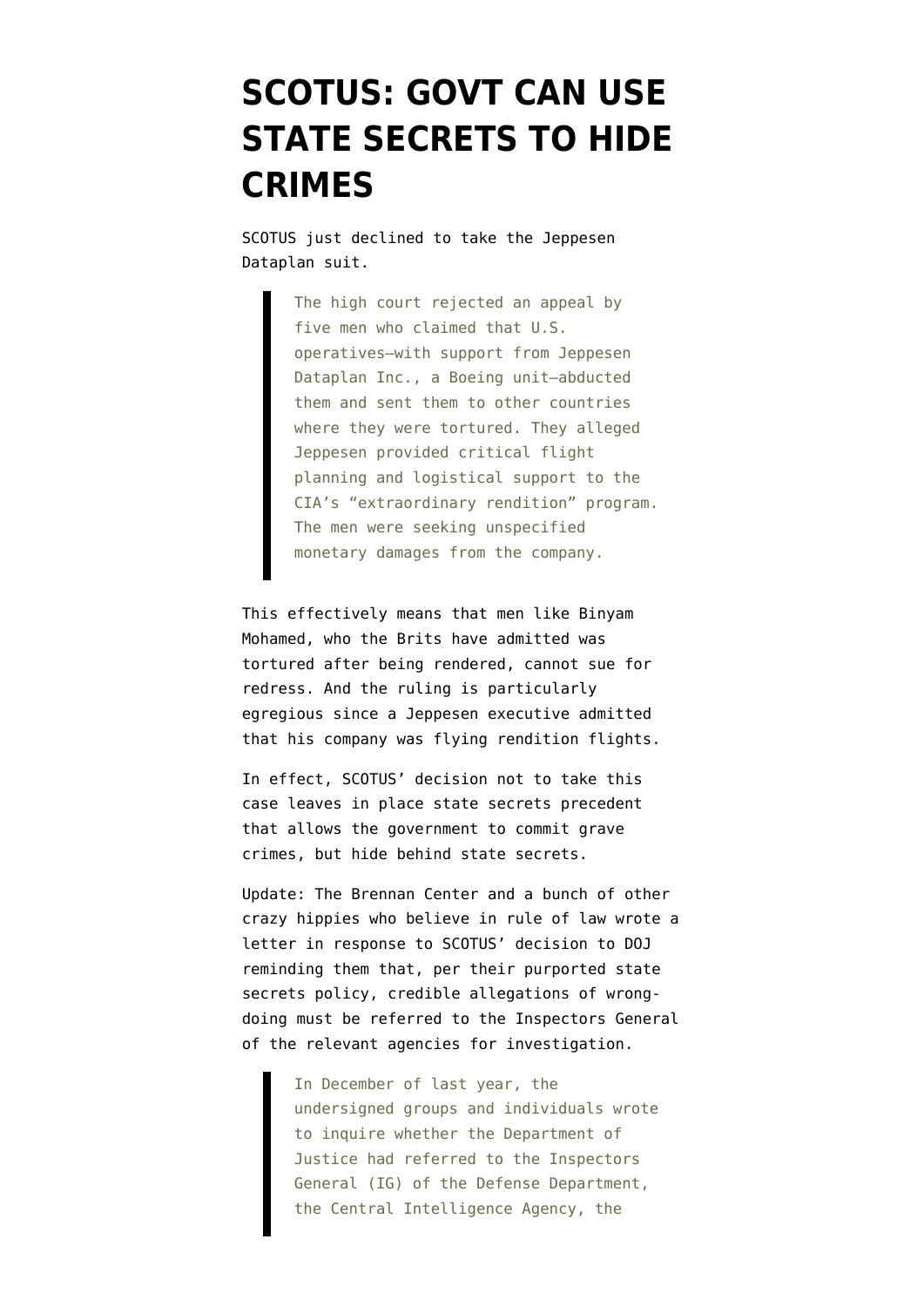Department of Justice, or any other department or agency allegations arising out of the government's extraordinary rendition program detailed in several recently dismissed civil complaints—a referral required by the Department of Justice's policy on the use of the state secrets privilege issued on September 23, 2009 (hereinafter "the September 23 policy"). As we have received no response to that letter, and today's Supreme Court decision makes it highly unlikely that any examination of the issue will take place in the courts, we submit this open letter posing the same question.

If the required referrals have not yet been made, we respectfully request that you now ask the relevant IGs to undertake a joint investigation into the Executive's use of extraordinary rendition and to issue a public report—with as little redaction as possible—of their findings. Should the IG investigation uncover government wrongdoing, we also urge that plaintiffs' legitimate claims be acknowledged and redressed—that the government vindicate their claims by recognizing the ordeals they endured and denouncing any wrongdoing; by issuing a public apology; by providing monetary compensation; and through any other means that justice requires.

## [snip]

Consequently, we believe that a thorough investigation—conducted by all relevant Inspectors General with full access to all relevant witnesses, documents, tapes, photographs, and other material, and culminating in a public report—would serve the interests of justice, and would accord with the September 23 policy's aspiration to "provide greater